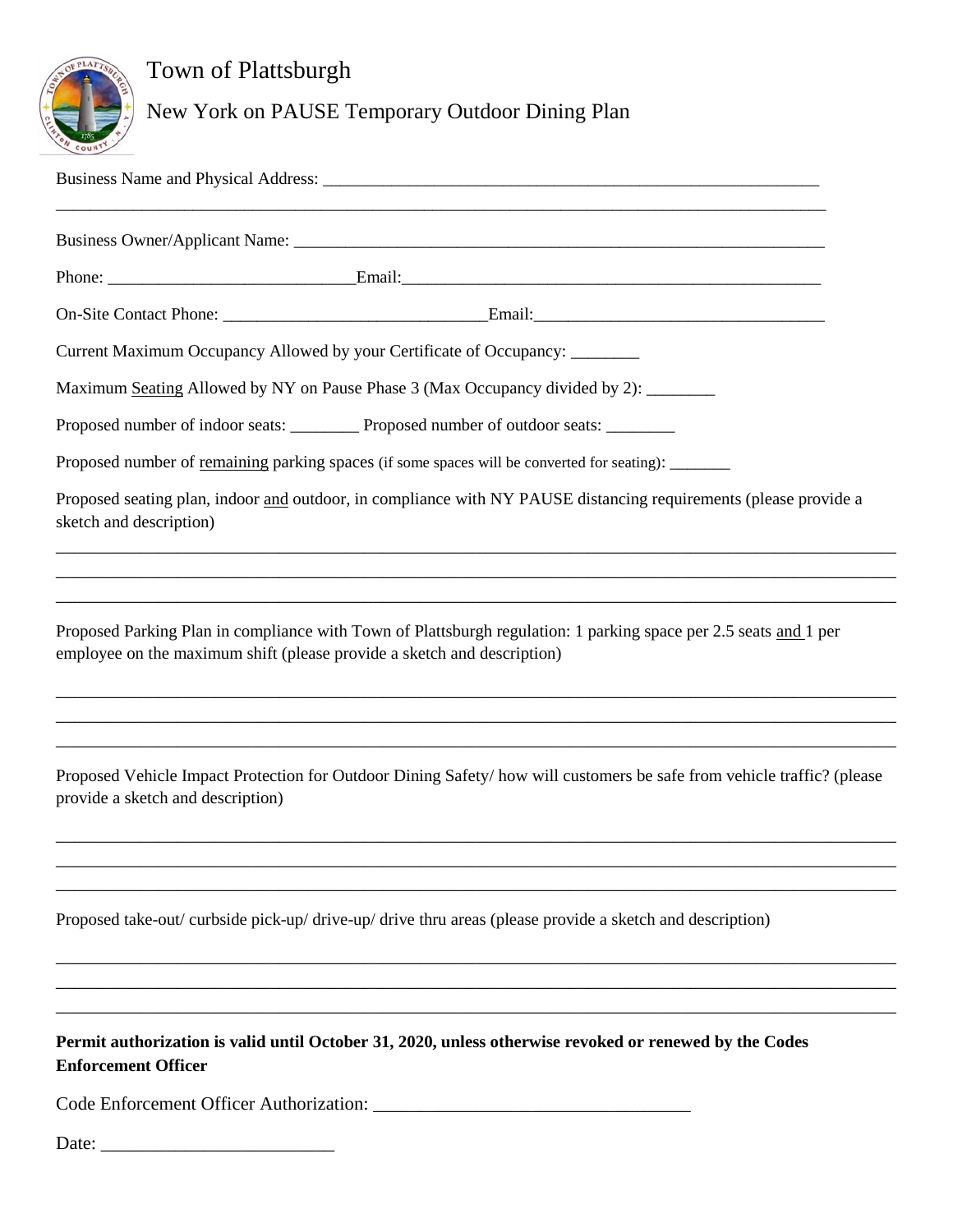\*\*\*The Town of Plattsburgh has created this document in order to facilitate the implementation of regulations set forth by New York on Pause. The Town of Plattsburgh has the authority to enforce occupancy and seating regulations. State regulations supersede Town regulations and are subject to change. As such, the requirements listed in this document are also subject to change. Please visit www.ny.gov for current re-opening guidance and regulation.

## **EXAMPLE SKETCH**

(For example purposes only, not a real dining plan)